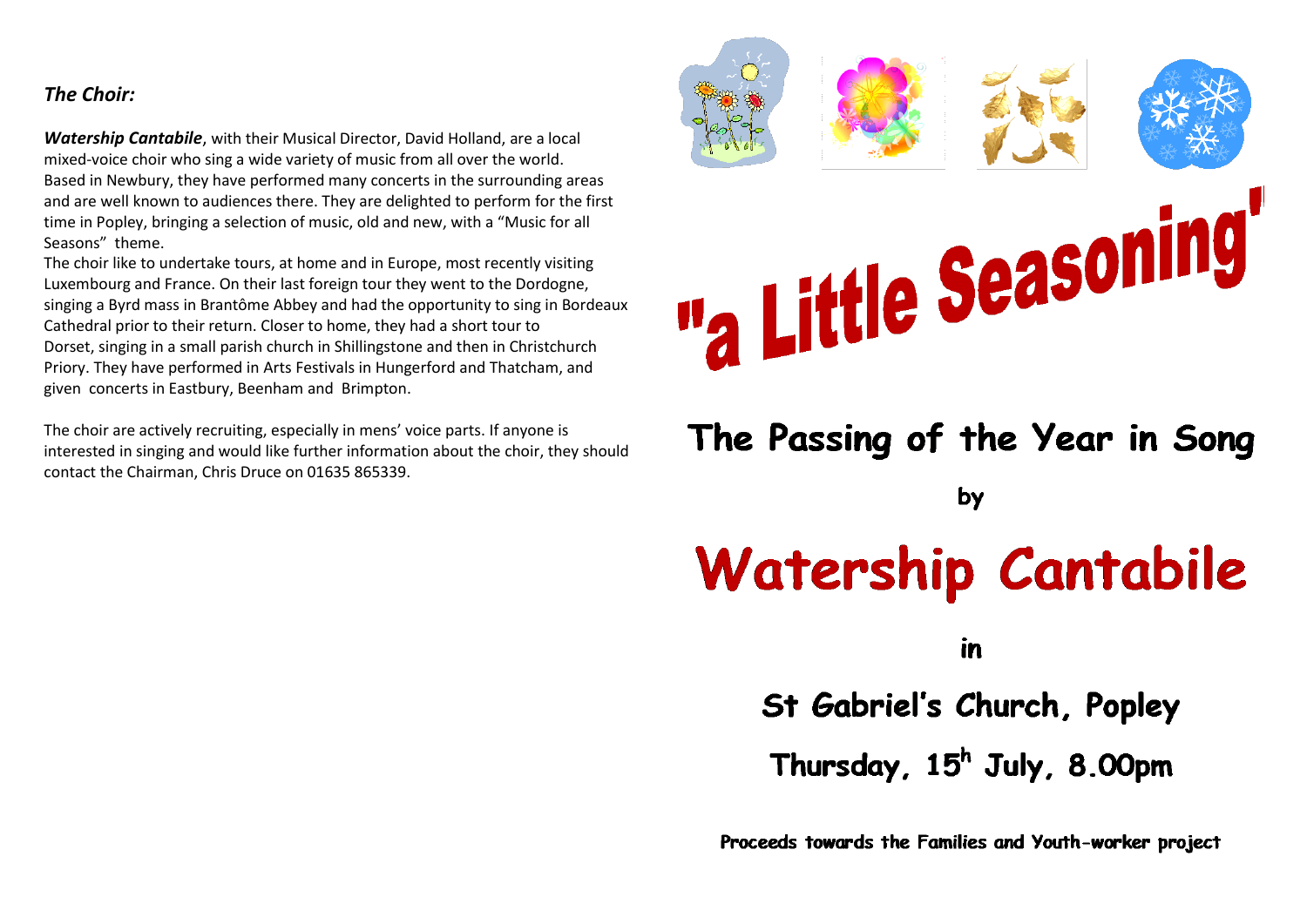# *Programme*

| <b>Summer</b><br>Introduction: from "Summer"                                      | by Christina Rosetti                                                                     | Winter<br>Introduction: from "The Year"                                             | by Coventry Patmore                                                      |  |
|-----------------------------------------------------------------------------------|------------------------------------------------------------------------------------------|-------------------------------------------------------------------------------------|--------------------------------------------------------------------------|--|
| When Summer's Merry Days Come In<br>Those Lazy-Hazy-Crazy Days of Summer          | E T Davies<br>Hans Carste                                                                | <b>Now Winter Nights</b><br>The Birth of Nicolas                                    | Norman Gilbert<br>Benjamin Britten                                       |  |
| Reading: from "The Hidden Roads - a Memoir of Childhood"                          | Kevin<br>Crossley-Holland                                                                | Readings: from "the Diary of Ernest Shackleton, 8 January 1909<br>"Talking Turkeys" | Benjamin Zephaniah                                                       |  |
| To be sung of a Summer's night on the water<br>I do like to be beside the Seaside | <b>Frederick Delius</b><br>John A Glover-Kind,<br>arr. Andrew Carter                     | A New Year Carol<br>Jack Frost                                                      | John Ireland<br>J L Hatton                                               |  |
|                                                                                   |                                                                                          |                                                                                     |                                                                          |  |
| Autumn<br>Introduction: from "Autumn"<br>by John Clare                            |                                                                                          | <b>Spring</b><br>Introduction: "Thaw"<br>by Edward Thomas                           |                                                                          |  |
| All good gifts<br>Autumn                                                          | from "Godspell" Stephen Schwartz,<br>choral arrangement by David Holland<br>Frank Bridge | <b>Flower Carol</b><br>It was a lover and his lass                                  | Piae Cantiones (1582) arr. Martin Shaw<br><b>George Shearing</b>         |  |
| Reading: "Business Girls"                                                         | John Betjeman                                                                            | Readings: from "April"<br>"April"                                                   | <b>Robert Browning</b><br>G F Bradby                                     |  |
| Hymn to St. Cecilia<br><b>Autumn Leaves</b>                                       | Benjamin Britten<br>Joseph Kosma, arr Andrew Carter                                      | Spring, the Sweet Spring<br>The Floral Dance                                        | from "Songs of Springtime", E J Moeran<br>Katie Moss, arr. David Holland |  |
|                                                                                   |                                                                                          | <u>Ula all bana yay anisy tha sansant this sysping Ula shauldi</u>                  |                                                                          |  |

**Short Break**

# **We all hope you enjoy the concert this evening. We should be glad to meet you over refreshments afterwards***.*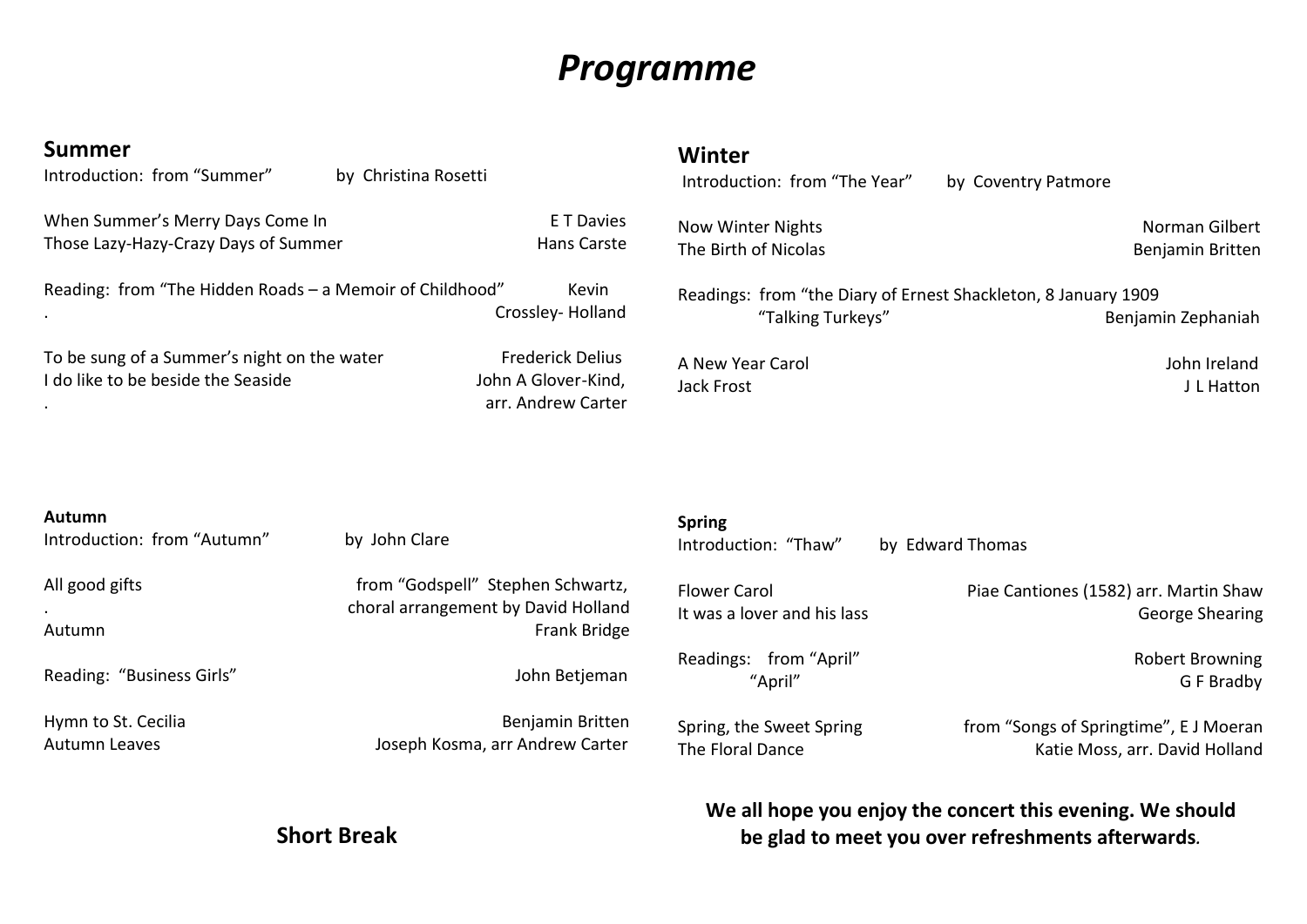# **For Spring:**

#### **Flower carol**

#### Arr. Martin Shaw

This is a free translation, with a doxology, of the original words for the well known melody "Tempus adest floridum", from Piae Cantiones, printed in 1582.

#### **It was a lover and his lass**

#### Music: George Shearing Words: William Shakespeare

The blind jazz pianist George Shearing "collaborated" (in his own words) with William Shakespeare to produce this jazz choral setting of a text from "As you like it". It was first performed on July  $9<sup>th</sup>$  1999 directed by Shearing's great friend John Rutter. In typical style Shearing has written: "If Mr. Shakespeare hadn't done HIS part in the first place, we'd all be in the soup. Enjoy!"

#### **Spring, the sweet Spring**

Music: E.J. Moeran Words: Thomas Nashe

This is the third of Moeran's "Songs of Springtime", seven settings of Elizabethan poems, published in 1933. Nature was always an inspiration for his compositions; at the time of composition of this piece, Moeran was living in the Cotswolds. A wide ranging melody line is supported by his characteristic harmonies.

#### **The Floral Dance**

#### Katie Moss arr. David Holland

On May 8<sup>th</sup> 1911 Katie Moss, a London composer visiting Helston, observed the traditional Furry Dance and joined in the dancing herself in the evening. The dance celebrates the passing of Winter and the arrival of Spring. On the train home she wrote words and music of a solo song with piano accompaniment about her experience, calling it "The Floral Dance". In this choral arrangement listen out for the town band as it accompanies the dance in the chorus and even taking centre stage at one point.

# *Musical Notes – by David Holland*

### **For Summer:**

#### **When Summer's merry days come in**

Music: E.T.Davies Words: A.J.Perman

Composed in 1913, this Part Song revels in the joys of summer. Just in case we should forget, there is a section which looks back on the grey days of winter!

#### **Those lazy-hazy-crazy days of Summer**

Music: Hans Carste arr. Frank Metis Words: Charles Tobias

Nat King Cole took this well-known number into the Top Ten in 1963

#### **To be sung of a summer night on the water**

Frederic Delius (ed. David Holland)

Delius was born in Yorkshire of German parents but spent most of his life working in France. Edvard Grieg, his lifelong friend, undoubtedly influenced Delius' style. His music was championed by Thomas Beecham. This wordless chorus, described by some as a dreamy idyll, was composed in 1917 for the Oriana Madrigal Society.

#### **I do like to be beside the seaside**

John A. Glover-Kind arr. Andrew Carter

Listen out for the brass bands playing (raucous basses!) in this amusing arrangement of a song from the heyday of the variety theatre and the music hall in the 1900s.